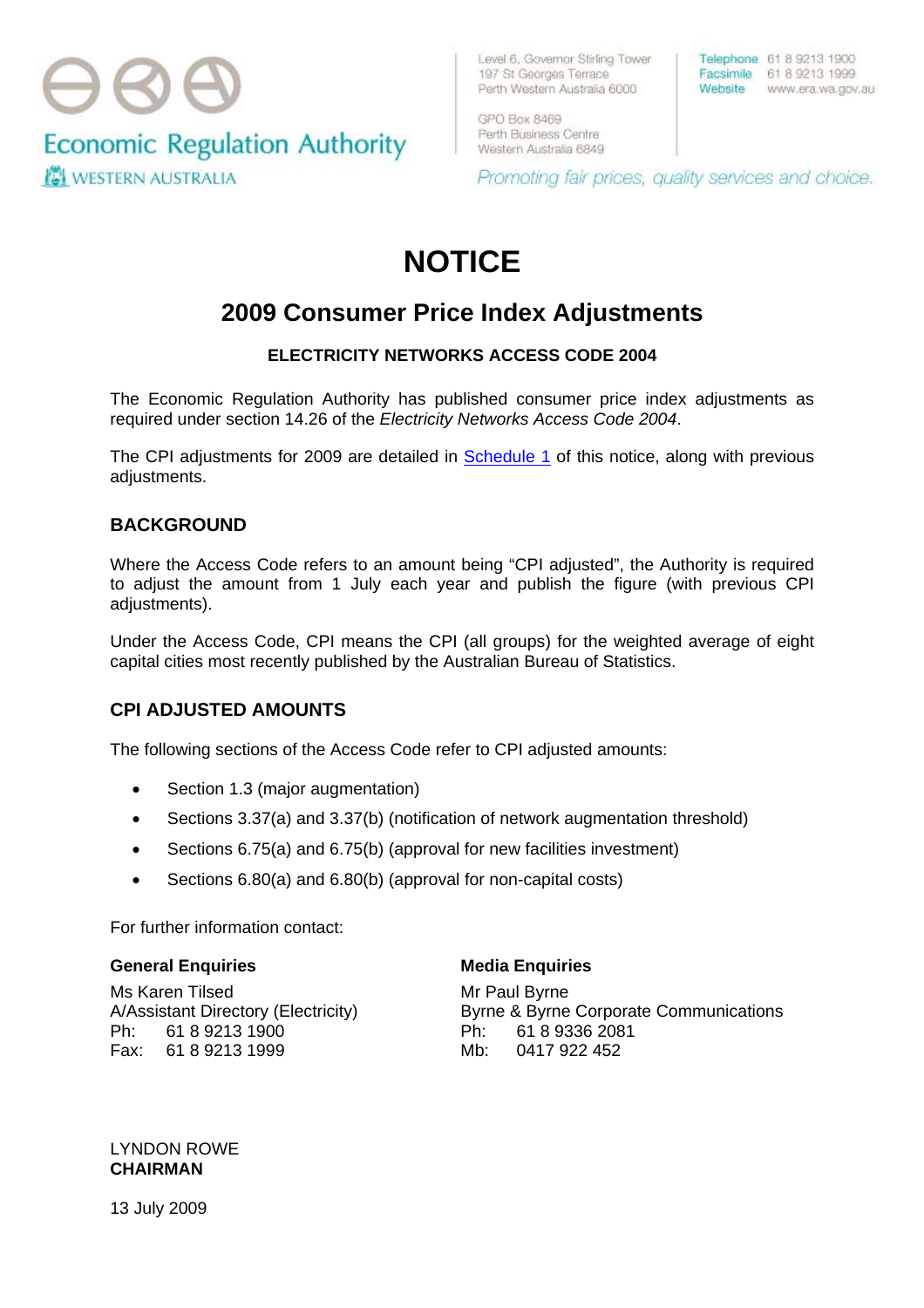#### <span id="page-1-0"></span>**SCHEDULE 1**

#### **Table 1: Consumer Price Index (March Quarter)**

| <b>Year</b> | <b>March Quarter</b><br><b>Preceding 1 July</b> | <b>March Quarter</b><br><b>Previous Year</b> | % Change |
|-------------|-------------------------------------------------|----------------------------------------------|----------|
| 2004        | 144.1                                           |                                              |          |
| 2005        | 147.5                                           | 144.1                                        | 2.36%    |
| 2006        | 151.9                                           | 147.5                                        | 2.98%    |
| 2007        | 155.6                                           | 151.9                                        | 2.44%    |
| 2008        | 162.2                                           | 155.6                                        | 4.24%    |
| 2009        | 166.2                                           | 162.2                                        | 2.47%    |

*Source: Australian Bureau of Statistics. Cat. No. 6401.0 – Consumer Price Index, Australia* 

#### Notes:

(a) CPI is the CPI (all groups) for the weighted average of eight capital cities published by the ABS.

(b) '% Change' is the change from the previous year March quarter to the March quarter preceding 1 July.